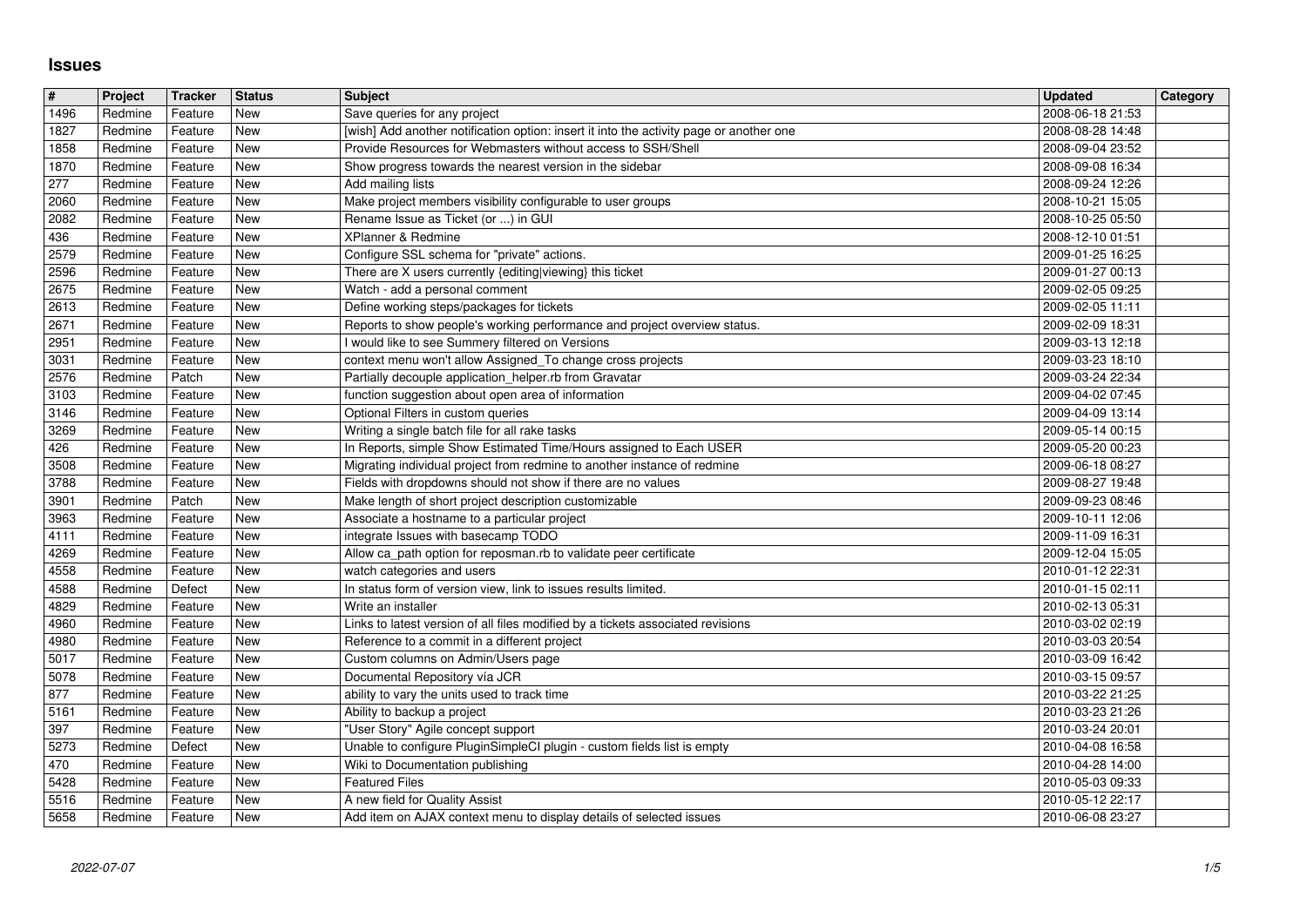| $\overline{\mathbf{H}}$ | Project            | Tracker            | <b>Status</b>            | <b>Subject</b>                                                                                                                               | <b>Updated</b>                       | Category |
|-------------------------|--------------------|--------------------|--------------------------|----------------------------------------------------------------------------------------------------------------------------------------------|--------------------------------------|----------|
| 513<br>5799             | Redmine<br>Redmine | Feature<br>Feature | New<br><b>New</b>        | Different behavior for deployments or users with only one project<br>Add user management and group management permissions                    | 2010-06-18 23:29<br>2010-07-01 15:44 |          |
| 5825                    | Redmine            | Feature            | <b>New</b>               | Fine grained permissions - per project                                                                                                       | 2010-07-06 15:21                     |          |
| 5836<br>4826            | Redmine<br>Redmine | Feature<br>Feature | New<br><b>New</b>        | Add "edit subject" (rename) function to context menu<br>picker needed to find id's of related issues and projects etc                        | 2010-07-08 03:52<br>2010-07-08 17:53 |          |
| 3048                    | Redmine            | Feature            | <b>New</b>               | Central Wiki, FAQ, Documents, etc. for different Projects                                                                                    | 2010-07-21 19:21                     |          |
| 5938<br>5955            | Redmine<br>Redmine | Feature<br>Feature | <b>New</b><br><b>New</b> | Project Page Viewing and Collapsing of Subprojects<br>Hooks should provide all controller instance variables by default                      | 2010-07-26 15:14<br>2010-07-27 06:44 |          |
| 6211                    | Redmine            | Feature            | New                      | Make WikiWords and acronyms as wiki links                                                                                                    | 2010-08-25 17:04                     |          |
| 6212<br>6214            | Redmine<br>Redmine | Feature<br>Feature | <b>New</b><br><b>New</b> | Page synonyms<br>Page name expansion for links                                                                                               | 2010-08-25 17:12<br>2010-08-25 17:25 |          |
| 6213                    | Redmine            | Feature            | <b>New</b>               | Common acronym definition                                                                                                                    | 2010-08-25 17:28                     |          |
| 6062<br>6360            | Redmine<br>Redmine | Feature<br>Feature | <b>New</b><br><b>New</b> | Meeting tracker<br>Title attributes for major interface elements                                                                             | 2010-08-26 18:24<br>2010-09-10 20:09 |          |
| 6321                    | Redmine            | Feature            | <b>New</b>               | Plugin web interface and web installation                                                                                                    | 2010-09-11 09:52                     |          |
| 6367<br>6369            | Redmine<br>Redmine | Feature<br>Feature | <b>New</b><br>New        | Shorten links to tickets in comments to #1234 format on save<br>Add custom format field type that is Resolvers                               | 2010-09-12 06:39<br>2010-09-12 06:51 |          |
| 6380                    | Redmine            | Feature            | New                      | filter in report                                                                                                                             | 2010-09-13 14:32                     |          |
| 6366<br>2646            | Redmine<br>Redmine | Feature<br>Feature | <b>New</b><br><b>New</b> | Due date on an issue should follow the associated release due date if it exists<br>Having a dynamic sitemaps file for search robots scanning | 2010-09-14 11:33<br>2010-09-26 13:46 |          |
| 6535                    | Redmine            | Feature            | <b>New</b>               | Issue "Other Comments" Field                                                                                                                 | 2010-09-29 21:02                     |          |
| 6583<br>6468            | Redmine<br>Redmine | Defect<br>Defect   | <b>New</b><br><b>New</b> | Separate non-subURI Redmine instances on the same machine cannot be logged into at once<br>wrong update query in Issue model                 | 2010-10-06 03:37<br>2010-10-11 12:39 |          |
| 6671                    | Redmine            | Defect             | <b>New</b>               | In version detail page of a project that has sub-projects when you click on a category of a sub-project it opens a wrong page                | 2010-10-14 13:43                     |          |
| 6665<br>6662            | Redmine<br>Redmine | Feature<br>Defect  | <b>New</b><br><b>New</b> | Copy member settings between project<br>JavaScript is not minified for production use                                                        | 2010-10-14 14:42<br>2010-10-14 17:43 |          |
| 6643                    | Redmine            | Feature            | New                      | real priorities                                                                                                                              | 2010-10-25 16:14                     |          |
| 5420<br>4580            | Redmine<br>Redmine | Feature<br>Patch   | New<br><b>New</b>        | User support helper script<br>Run rake db:schema:dump after rake db:migrate_plugins                                                          | 2010-10-25 16:58<br>2010-10-25 17:03 |          |
| 6645                    | Redmine            | Feature            | Reopened                 | atomic 'grab' button                                                                                                                         | 2010-11-02 15:12                     |          |
| 6807<br>6808            | Redmine<br>Redmine | Patch<br>Feature   | New<br>New               | internal hostname included in back_url<br>first class citizenry for all types of fields in Redmine                                           | 2010-11-02 19:17<br>2010-11-02 19:31 |          |
| 6917                    | Redmine            | Defect             | <b>New</b>               | respond_to_without_attributes? does not work from runner                                                                                     | 2010-11-16 20:24                     |          |
| 6951                    | Redmine            | Defect             | <b>New</b>               | Context Menu Broken on Mac                                                                                                                   | 2010-11-24 16:04                     |          |
| 6701<br>7105            | Redmine<br>Redmine | Feature<br>Feature | New<br>New               | Split the Enumerations admin panel to separate panels<br>Popup menu for the Projects link                                                    | 2010-11-27 00:40<br>2010-12-13 22:39 |          |
| 7110                    | Redmine            | Feature            | New                      | Api documentation tab                                                                                                                        | 2010-12-14 15:41                     |          |
| 7109<br>$\boxed{1628}$  | Redmine<br>Redmine | Feature<br>Defect  | New<br>Reopened          | how to assign role for user while registering?<br>redmine sends http on forms on https server                                                | 2010-12-14 19:50<br>2010-12-19 04:58 |          |
| 7151                    | Redmine            | Defect             | New                      | Custom Queries are not working when copied between projects                                                                                  | 2011-01-07 05:35                     |          |
| 5391<br>7204            | Redmine<br>Redmine | Feature<br>Patch   | New<br>New               | progression of versions *per* *branch*<br>Caching of public pages, requested from anonymous users (10x - 20x speed improvements)             | 2011-01-07 18:24<br>2011-01-10 00:49 |          |
| 6058                    | Redmine            | Feature            | New                      | better sub project support                                                                                                                   | 2011-01-18 20:48                     |          |
|                         |                    |                    |                          |                                                                                                                                              |                                      |          |
|                         |                    |                    |                          |                                                                                                                                              |                                      |          |
|                         |                    |                    |                          |                                                                                                                                              |                                      |          |
|                         |                    |                    |                          |                                                                                                                                              |                                      |          |
|                         |                    |                    |                          |                                                                                                                                              |                                      |          |
|                         |                    |                    |                          |                                                                                                                                              |                                      |          |
|                         |                    |                    |                          |                                                                                                                                              |                                      |          |
|                         |                    |                    |                          |                                                                                                                                              |                                      |          |
|                         |                    |                    |                          |                                                                                                                                              |                                      |          |
|                         |                    |                    |                          |                                                                                                                                              |                                      |          |
|                         |                    |                    |                          |                                                                                                                                              |                                      |          |
|                         |                    |                    |                          |                                                                                                                                              |                                      |          |
|                         |                    |                    |                          |                                                                                                                                              |                                      |          |
|                         |                    |                    |                          |                                                                                                                                              |                                      |          |
|                         |                    |                    |                          |                                                                                                                                              |                                      |          |
|                         |                    |                    |                          |                                                                                                                                              |                                      |          |
|                         |                    |                    |                          |                                                                                                                                              |                                      |          |
|                         |                    |                    |                          |                                                                                                                                              |                                      |          |
|                         |                    |                    |                          |                                                                                                                                              |                                      |          |
|                         |                    |                    |                          |                                                                                                                                              |                                      |          |
|                         |                    |                    |                          |                                                                                                                                              |                                      |          |
|                         |                    |                    |                          |                                                                                                                                              |                                      |          |
|                         |                    |                    |                          |                                                                                                                                              |                                      |          |
|                         |                    |                    |                          |                                                                                                                                              |                                      |          |
|                         |                    |                    |                          |                                                                                                                                              |                                      |          |
|                         |                    |                    |                          |                                                                                                                                              |                                      |          |
|                         |                    |                    |                          |                                                                                                                                              |                                      |          |
|                         |                    |                    |                          |                                                                                                                                              |                                      |          |
|                         |                    |                    |                          |                                                                                                                                              |                                      |          |
|                         |                    |                    |                          |                                                                                                                                              |                                      |          |
|                         |                    |                    |                          |                                                                                                                                              |                                      |          |
|                         |                    |                    |                          |                                                                                                                                              |                                      |          |
|                         |                    |                    |                          |                                                                                                                                              |                                      |          |
|                         |                    |                    |                          |                                                                                                                                              |                                      |          |
|                         |                    |                    |                          |                                                                                                                                              |                                      |          |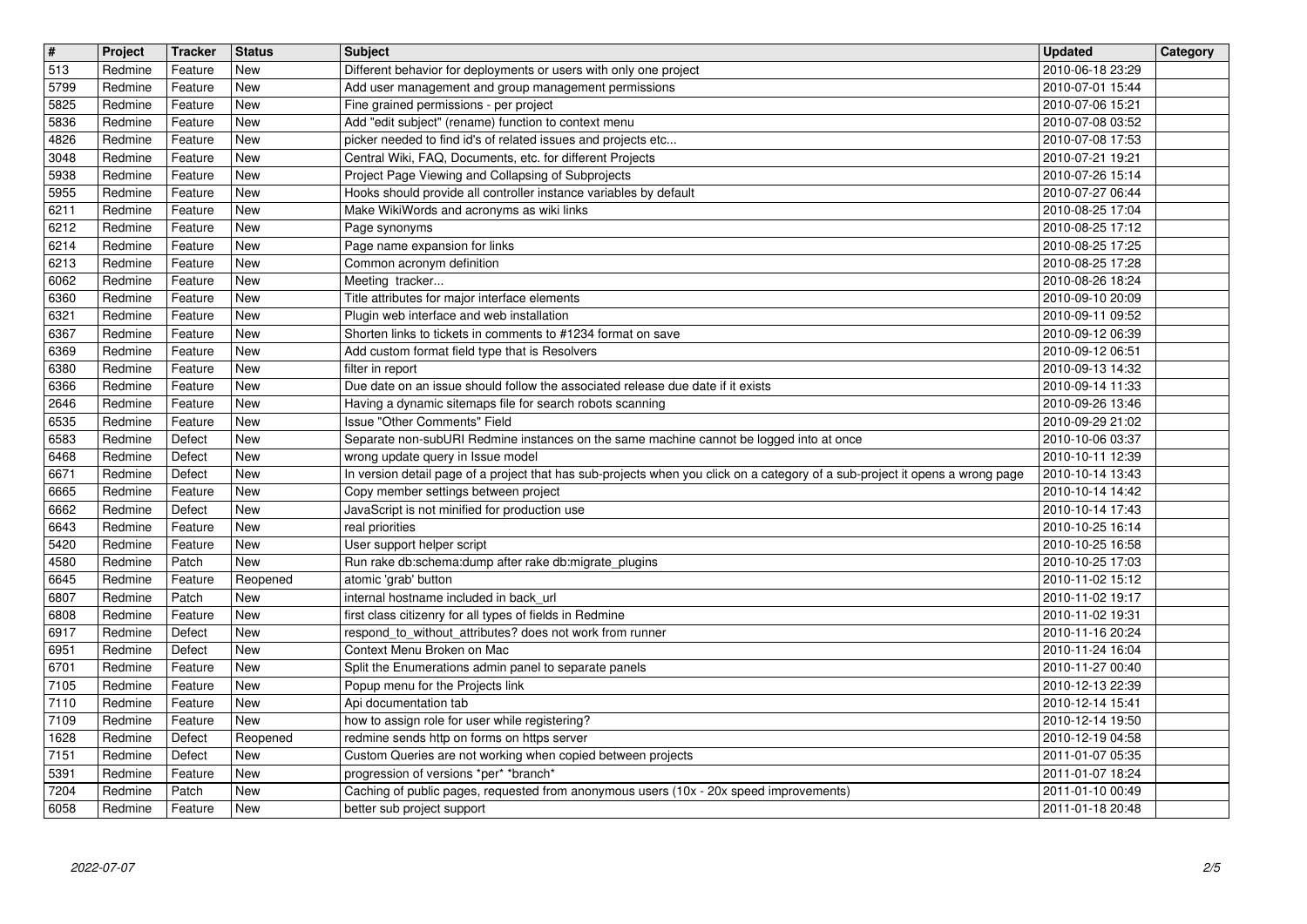| $\overline{\mathbf{H}}$ | Project            | Tracker            | <b>Status</b>            | <b>Subject</b>                                                                                                                                 | <b>Updated</b>                       | Category |
|-------------------------|--------------------|--------------------|--------------------------|------------------------------------------------------------------------------------------------------------------------------------------------|--------------------------------------|----------|
| 6059<br>7388            | Redmine<br>Redmine | Feature<br>Feature | New<br><b>New</b>        | Global links<br>Add option in textarea to use tab to insert tab character in Description                                                       | 2011-01-18 20:49<br>2011-01-20 13:24 |          |
| 7441                    | Redmine            | Feature            | <b>New</b>               | Need of charts bugs report                                                                                                                     | 2011-01-25 18:19                     |          |
| 7558<br>3505            | Redmine<br>Redmine | Feature<br>Feature | <b>New</b><br><b>New</b> | Built-in critical data backup<br>Risk Management                                                                                               | 2011-02-06 02:49<br>2011-02-10 00:11 |          |
| 6805                    | Redmine            | Feature            | <b>New</b>               | add non-ambiguous ISO-ordered date/time formatting                                                                                             | 2011-02-14 18:36                     |          |
| 7617<br>1824            | Redmine<br>Redmine | Feature<br>Feature | <b>New</b><br><b>New</b> | Replicating a redmine instance geographically across continents<br>Pastebin                                                                    | 2011-02-15 07:24<br>2011-03-04 21:05 |          |
| 7972                    | Redmine            | Feature            | New                      | Include SSL configuration in default setup procedure                                                                                           | 2011-03-23 18:54                     |          |
| 5640<br>5483            | Redmine<br>Redmine | Feature<br>Feature | <b>New</b><br><b>New</b> | Write access to the repository. Or the link between the repository and the other sections.<br>Change subtask view                              | 2011-03-29 12:55<br>2011-04-03 11:17 |          |
| 8109                    | Redmine            | Patch              | New                      | Support for global permissions in acts_as_attachable                                                                                           | 2011-04-08 23:09                     |          |
| 3895<br>5537            | Redmine<br>Redmine | Feature<br>Feature | <b>New</b><br><b>New</b> | CSS class "selected" should be assigned to selected items in the top-menu<br>Simplify Wiki cross-page linking                                  | 2011-04-09 18:54<br>2011-05-06 10:46 |          |
| 8567                    | Redmine            | Feature            | <b>New</b>               | Move to capistrano for automation of installation/upgrade                                                                                      | 2011-06-09 02:46                     |          |
| 8598<br>8657            | Redmine<br>Redmine | Feature<br>Defect  | <b>New</b><br><b>New</b> | links to email for any user<br>CSV export fails when issue has too much text                                                                   | 2011-06-16 17:13<br>2011-06-21 14:24 |          |
| 561                     | Redmine            | Feature            | New                      | Invites                                                                                                                                        | 2011-07-13 18:26                     |          |
| 8595<br>8837            | Redmine<br>Redmine | Feature<br>Defect  | <b>New</b><br>New        | Standards Adoption / Contribution<br>RSS feed reports anonymus and the correct (named) user is in the changeset                                | 2011-07-14 18:20<br>2011-07-18 17:43 |          |
| 8966                    | Redmine            | Feature            | <b>New</b>               | Support for keyword substitution in SVN                                                                                                        | 2011-08-11 16:26                     |          |
| 9138<br>9133            | Redmine<br>Redmine | Defect<br>Feature  | <b>New</b><br><b>New</b> | db:encrypt used "can't convert nil into String" "undefined method `destroy' for {}:Hash"<br>improve error message about missing priority field | 2011-08-29 10:39<br>2011-08-29 19:39 |          |
| 9319                    | Redmine            | Patch              | <b>New</b>               | Prevent passing :label option to HTML tag in TabularFormBuilder                                                                                | 2011-09-26 14:16                     |          |
| 3428                    | Redmine            | Feature            | New                      | Need AJAX Based Issue Addition                                                                                                                 | 2011-11-04 19:59                     |          |
| 9604<br>2460            | Redmine<br>Redmine | Feature<br>Feature | <b>New</b><br>New        | Make project name in Actvity stream items as link<br>List files on version page                                                                | 2011-11-21 06:20<br>2011-11-22 23:52 |          |
| 3603                    | Redmine            | Feature            | <b>New</b>               | Add a way to change issue start-/due dates directly from the issue list                                                                        | 2011-11-24 20:29                     |          |
| 9881<br>10014           | Redmine<br>Redmine | Defect<br>Defect   | <b>New</b><br><b>New</b> | View 1st diff: Rendering common/error (404)<br>Problem with issue updates through feeds                                                        | 2011-12-27 13:44<br>2012-01-17 15:12 |          |
| 10012                   | Redmine            | Defect             | <b>New</b>               | Press EDIT in repository in last SVN version doesn't show any page                                                                             | 2012-01-21 10:57                     |          |
| 10011<br>10058          | Redmine<br>Redmine | Feature<br>Feature | <b>New</b><br><b>New</b> | Ability to mark the current task<br>Hide list of members                                                                                       | 2012-01-23 13:03<br>2012-01-26 12:45 |          |
| 10076                   | Redmine            | Defect             | <b>New</b>               | Query browser bookmarks fail if not logged in.                                                                                                 | 2012-01-27 14:05                     |          |
| 9811<br>10188           | Redmine<br>Redmine | Defect<br>Feature  | New<br>New               | SaveFileDialog popsup on various links<br>Add new frame section to Overview tab                                                                | 2012-01-30 12:18<br>2012-02-09 18:17 |          |
| 10203                   | Redmine            | Feature            | New                      | Limit the amount of data returned by scm diff commands                                                                                         | 2012-02-10 22:02                     |          |
| 10271<br>10307          | Redmine<br>Redmine | Feature<br>Feature | New<br>New               | HTML5 Offline support<br>Enable tracking of external bugs                                                                                      | 2012-02-18 13:52<br>2012-02-23 14:14 |          |
| 10408                   | Redmine            | Feature            | New                      | Support More Hyperlink Protocols in the Wiki Formatter (textile/formatter.rb)                                                                  | 2012-03-08 19:02                     |          |
| 10418<br>10453          | Redmine<br>Redmine | Feature<br>Feature | New<br>New               | Issue mapping (external issues and data import/export)<br>Add revision-management for file uploads                                             | 2012-03-10 22:13<br>2012-03-15 15:48 |          |
| 10475                   | Redmine            | Feature            | New                      | Installation script                                                                                                                            | 2012-03-18 11:46                     |          |
|                         |                    |                    |                          |                                                                                                                                                |                                      |          |
|                         |                    |                    |                          |                                                                                                                                                |                                      |          |
|                         |                    |                    |                          |                                                                                                                                                |                                      |          |
|                         |                    |                    |                          |                                                                                                                                                |                                      |          |
|                         |                    |                    |                          |                                                                                                                                                |                                      |          |
|                         |                    |                    |                          |                                                                                                                                                |                                      |          |
|                         |                    |                    |                          |                                                                                                                                                |                                      |          |
|                         |                    |                    |                          |                                                                                                                                                |                                      |          |
|                         |                    |                    |                          |                                                                                                                                                |                                      |          |
|                         |                    |                    |                          |                                                                                                                                                |                                      |          |
|                         |                    |                    |                          |                                                                                                                                                |                                      |          |
|                         |                    |                    |                          |                                                                                                                                                |                                      |          |
|                         |                    |                    |                          |                                                                                                                                                |                                      |          |
|                         |                    |                    |                          |                                                                                                                                                |                                      |          |
|                         |                    |                    |                          |                                                                                                                                                |                                      |          |
|                         |                    |                    |                          |                                                                                                                                                |                                      |          |
|                         |                    |                    |                          |                                                                                                                                                |                                      |          |
|                         |                    |                    |                          |                                                                                                                                                |                                      |          |
|                         |                    |                    |                          |                                                                                                                                                |                                      |          |
|                         |                    |                    |                          |                                                                                                                                                |                                      |          |
|                         |                    |                    |                          |                                                                                                                                                |                                      |          |
|                         |                    |                    |                          |                                                                                                                                                |                                      |          |
|                         |                    |                    |                          |                                                                                                                                                |                                      |          |
|                         |                    |                    |                          |                                                                                                                                                |                                      |          |
|                         |                    |                    |                          |                                                                                                                                                |                                      |          |
|                         |                    |                    |                          |                                                                                                                                                |                                      |          |
|                         |                    |                    |                          |                                                                                                                                                |                                      |          |
|                         |                    |                    |                          |                                                                                                                                                |                                      |          |
|                         |                    |                    |                          |                                                                                                                                                |                                      |          |
|                         |                    |                    |                          |                                                                                                                                                |                                      |          |
|                         |                    |                    |                          |                                                                                                                                                |                                      |          |
|                         |                    |                    |                          |                                                                                                                                                |                                      |          |
|                         |                    |                    |                          |                                                                                                                                                |                                      |          |
|                         |                    |                    |                          |                                                                                                                                                |                                      |          |
|                         |                    |                    |                          |                                                                                                                                                |                                      |          |
|                         |                    |                    |                          |                                                                                                                                                |                                      |          |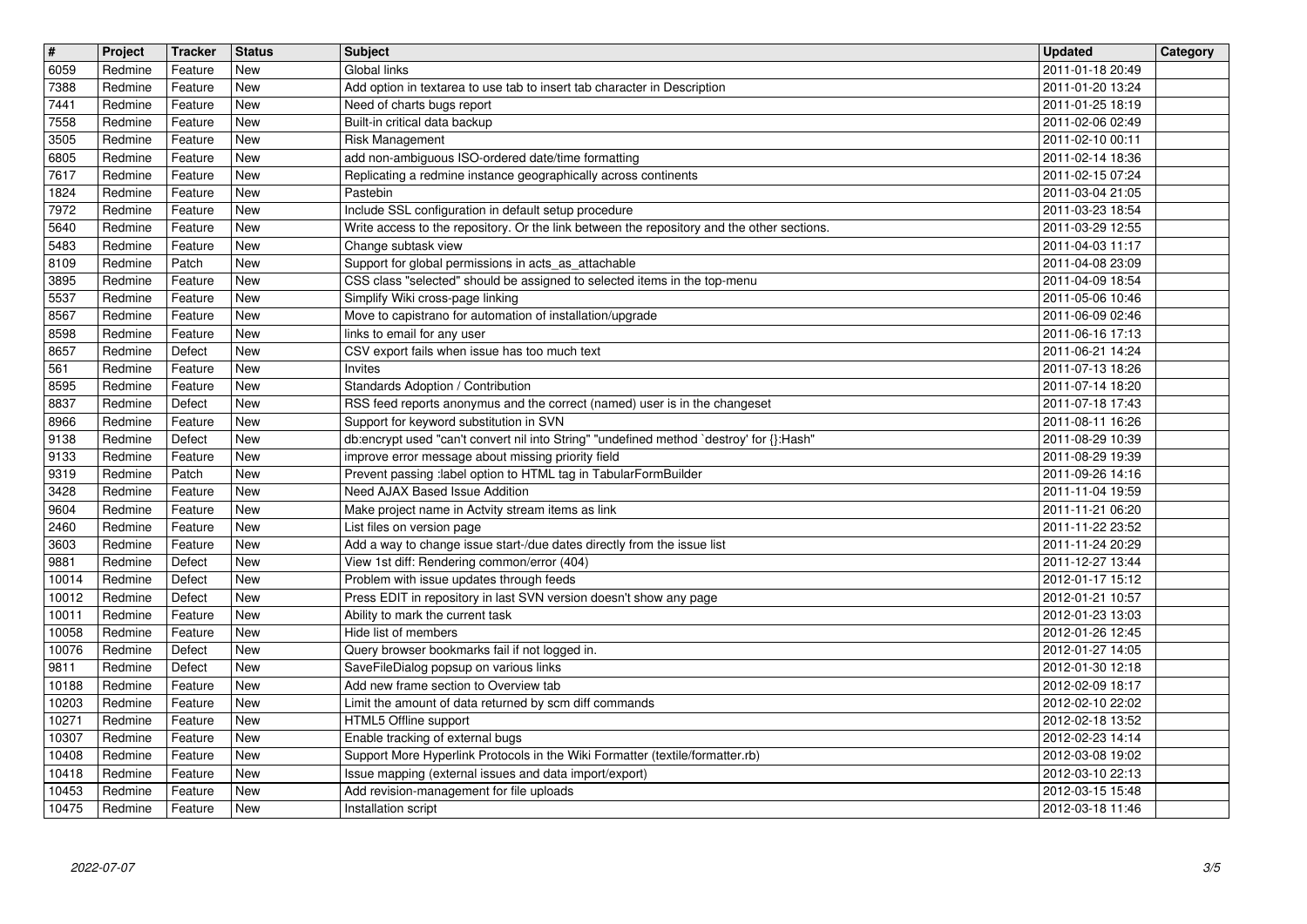| $\overline{\mathbf{H}}$<br>5916 | Project<br>Redmine | Tracker<br>Feature | <b>Status</b><br>New     | <b>Subject</b><br>Redmine Federation: interlinking between "joined" redmine installations                                                | <b>Updated</b><br>2012-03-19 14:10   | Category |
|---------------------------------|--------------------|--------------------|--------------------------|------------------------------------------------------------------------------------------------------------------------------------------|--------------------------------------|----------|
| 10499                           | Redmine            | Feature            | <b>New</b>               | Ability to add caption to an exported visualization                                                                                      | 2012-03-20 20:05                     |          |
| 10573<br>10578                  | Redmine<br>Redmine | Feature<br>Defect  | <b>New</b><br><b>New</b> | Excel2Wiki<br>Test case test_index_grouped_by_date (documents_controller_test.rb) fails depending upon local timezone.                   | 2012-03-30 14:59<br>2012-04-01 07:49 |          |
| 10592                           | Redmine            | Feature            | <b>New</b>               | Ability to Sync with Mac OS X Address Book Server via Carddav                                                                            | 2012-04-03 13:22                     |          |
| 10589<br>11442                  | Redmine<br>Redmine | Defect<br>Feature  | <b>New</b><br><b>New</b> | Auto change my account by another one<br>Watch changes on folders or files                                                               | 2012-04-09 12:00<br>2012-07-18 23:35 |          |
| 11654<br>11656                  | Redmine<br>Redmine | Feature<br>Feature | <b>New</b><br><b>New</b> | Restrict some roles per issue category<br>Resources in Redmine                                                                           | 2012-08-19 20:11<br>2012-08-20 11:14 |          |
| 11808                           | Redmine            | Feature            | <b>New</b>               | Requiring submitter to select an issue type                                                                                              | 2012-09-10 23:09                     |          |
| 6231<br>11657                   | Redmine<br>Redmine | Feature<br>Defect  | <b>New</b><br><b>New</b> | Version dependent to a subproject Version<br>Filters not save for a custom query                                                         | 2012-09-28 19:05<br>2012-10-04 16:39 |          |
| 12023<br>11848                  | Redmine            | Feature            | <b>New</b>               | Verify workflow to the user "assign to"                                                                                                  | 2012-10-04 21:49                     |          |
| 11058                           | Redmine<br>Redmine | Feature<br>Defect  | <b>New</b><br><b>New</b> | Email in group<br>Run Redmine in a sub directory results in "No route matches"                                                           | 2012-10-10 08:35<br>2012-10-15 11:03 |          |
| 2389<br>683                     | Redmine<br>Redmine | Feature<br>Feature | <b>New</b><br>New        | Standard and custom issue fields should have a description/tooltip<br>Cross project reporting                                            | 2012-10-23 13:50<br>2012-10-27 23:04 |          |
| 1137<br>1823                    | Redmine<br>Redmine | Feature<br>Feature | <b>New</b><br><b>New</b> | Project version<br>Yes/No Vote for "Can replicate issue?"                                                                                | 2012-10-27 23:09<br>2012-10-28 19:08 |          |
| 466                             | Redmine            | Feature            | <b>New</b>               | Add Contact database for all Redime site                                                                                                 | 2012-10-30 18:10                     |          |
| 1024<br>3995                    | Redmine<br>Redmine | Feature<br>Feature | <b>New</b><br><b>New</b> | Remove unneeded .js files to speed page load<br>Upgrade to "Files" module                                                                | 2012-10-30 21:32<br>2012-11-15 23:11 |          |
| 12436<br>12546                  | Redmine<br>Redmine | Feature<br>Feature | <b>New</b><br><b>New</b> | Provide a contact form to contact users - especially ones with hidden email addresses<br>Relate issues inside a project with subprojects | 2012-11-24 22:21<br>2012-12-09 10:15 |          |
| 11434                           | Redmine            | Feature            | <b>New</b>               | allow use autodetected host_name                                                                                                         | 2012-12-14 10:53                     |          |
| 12669<br>12766                  | Redmine<br>Redmine | Defect<br>Feature  | New<br><b>New</b>        | Filter preset does not save "projects" filter settings<br>Enable arrays and watcher in query column_content                              | 2012-12-23 15:57<br>2013-01-08 14:36 |          |
| 12804                           | Redmine            | Feature            | <b>New</b>               | Combine js and css into a single file, and use html5 async attribute                                                                     | 2013-01-11 00:18                     |          |
| 4548<br>5286                    | Redmine<br>Redmine | Patch<br>Feature   | New<br>Reopened          | please pull in debian branch<br>Need a way to load all issues in 1 web request, not just 25/50/100                                       | 2013-01-13 21:04<br>2013-01-15 10:55 |          |
| 373<br>12944                    | Redmine<br>Redmine | Feature<br>Feature | <b>New</b><br>New        | Graphical slider for setting "% Done" field<br>Displaying users by Groups                                                                | 2013-01-15 11:04<br>2013-01-23 09:29 |          |
| 12966                           | Redmine            | Feature            | New                      | Cross-connection of Modules                                                                                                              | 2013-01-24 11:05                     |          |
| 13056<br>13068                  | Redmine<br>Redmine | Feature<br>Patch   | <b>New</b><br>New        | Add more option on related issues filters<br>Allow plugins to generate test coverage reports on MRI 1.9                                  | 2013-02-01 11:25<br>2013-02-15 23:44 |          |
| 2181                            | Redmine            | Feature            | New                      | Display more statistics about a user on the account page                                                                                 | 2013-02-18 04:33                     |          |
| 13290<br>13334                  | Redmine<br>Redmine | Defect<br>Feature  | New<br>New               | Internal Error instead login screen when anonymous user is redirected to wiki page<br>Custom Fields mod. before commit to db             | 2013-02-26 10:26<br>2013-03-01 19:16 |          |
| 374<br>13189                    | Redmine<br>Redmine | Feature<br>Defect  | New<br><b>New</b>        | Support for milestones/iterations as part of projects<br>Redmine version in trunk should be based on next major release                  | 2013-03-07 12:22<br>2013-03-11 20:26 |          |
| 13484                           | Redmine            | Defect             | New                      | restricted access folder in a redmine project                                                                                            | 2013-03-15 13:49                     |          |
| 1166<br>2709                    | Redmine<br>Redmine | Feature<br>Feature | New<br>New               | broadcast<br>Modify default values                                                                                                       | 2013-03-18 05:56<br>2013-03-18 07:53 |          |
|                                 |                    |                    |                          |                                                                                                                                          |                                      |          |
|                                 |                    |                    |                          |                                                                                                                                          |                                      |          |
|                                 |                    |                    |                          |                                                                                                                                          |                                      |          |
|                                 |                    |                    |                          |                                                                                                                                          |                                      |          |
|                                 |                    |                    |                          |                                                                                                                                          |                                      |          |
|                                 |                    |                    |                          |                                                                                                                                          |                                      |          |
|                                 |                    |                    |                          |                                                                                                                                          |                                      |          |
|                                 |                    |                    |                          |                                                                                                                                          |                                      |          |
|                                 |                    |                    |                          |                                                                                                                                          |                                      |          |
|                                 |                    |                    |                          |                                                                                                                                          |                                      |          |
|                                 |                    |                    |                          |                                                                                                                                          |                                      |          |
|                                 |                    |                    |                          |                                                                                                                                          |                                      |          |
|                                 |                    |                    |                          |                                                                                                                                          |                                      |          |
|                                 |                    |                    |                          |                                                                                                                                          |                                      |          |
|                                 |                    |                    |                          |                                                                                                                                          |                                      |          |
|                                 |                    |                    |                          |                                                                                                                                          |                                      |          |
|                                 |                    |                    |                          |                                                                                                                                          |                                      |          |
|                                 |                    |                    |                          |                                                                                                                                          |                                      |          |
|                                 |                    |                    |                          |                                                                                                                                          |                                      |          |
|                                 |                    |                    |                          |                                                                                                                                          |                                      |          |
|                                 |                    |                    |                          |                                                                                                                                          |                                      |          |
|                                 |                    |                    |                          |                                                                                                                                          |                                      |          |
|                                 |                    |                    |                          |                                                                                                                                          |                                      |          |
|                                 |                    |                    |                          |                                                                                                                                          |                                      |          |
|                                 |                    |                    |                          |                                                                                                                                          |                                      |          |
|                                 |                    |                    |                          |                                                                                                                                          |                                      |          |
|                                 |                    |                    |                          |                                                                                                                                          |                                      |          |
|                                 |                    |                    |                          |                                                                                                                                          |                                      |          |
|                                 |                    |                    |                          |                                                                                                                                          |                                      |          |
|                                 |                    |                    |                          |                                                                                                                                          |                                      |          |
|                                 |                    |                    |                          |                                                                                                                                          |                                      |          |
|                                 |                    |                    |                          |                                                                                                                                          |                                      |          |